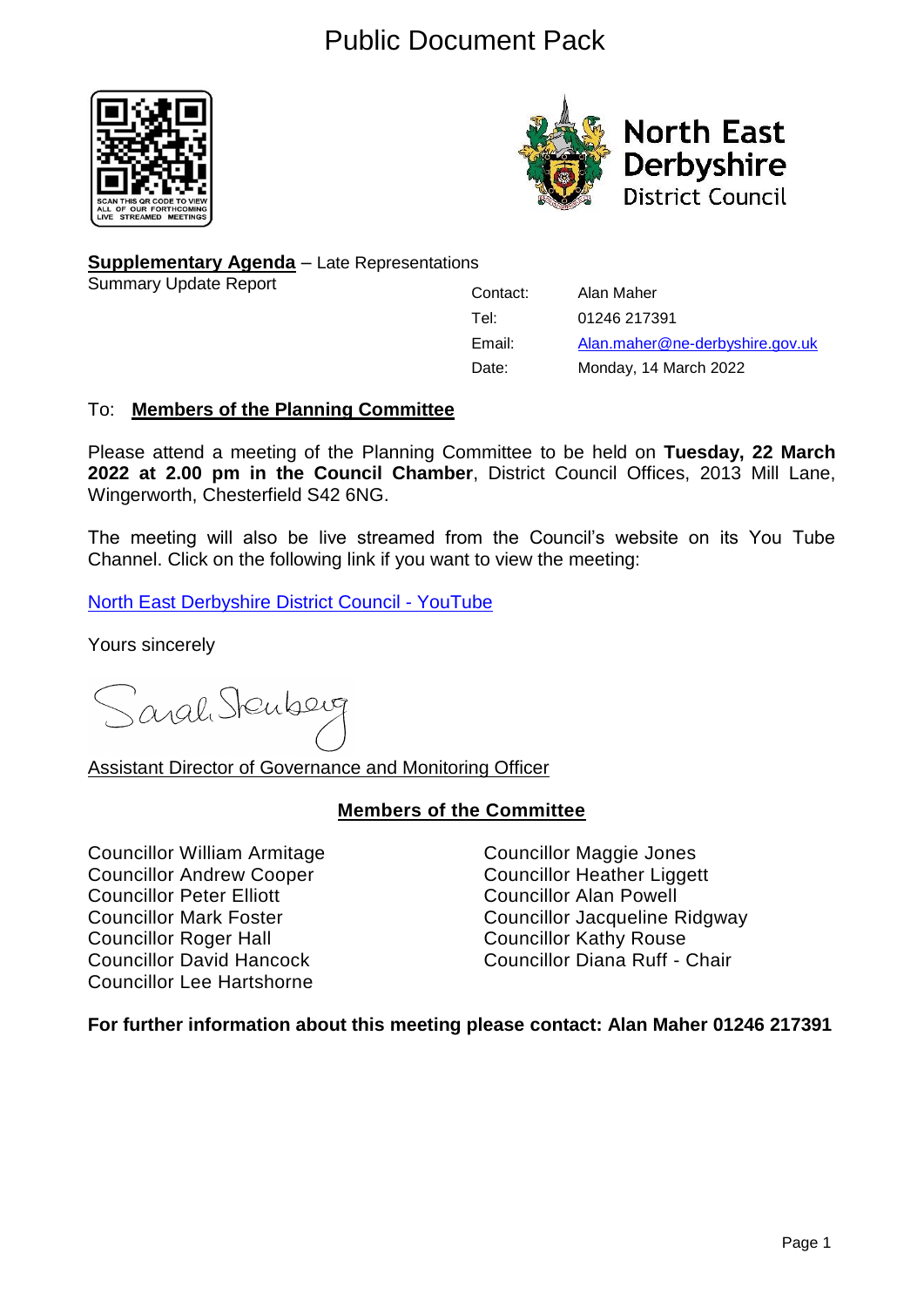# **A G E N D A**

\_\_\_\_\_\_\_\_\_\_\_

# **5 Late Representations - Summary Update Report** (Pages 3 - 9)

(Planning Manager – Development Management)

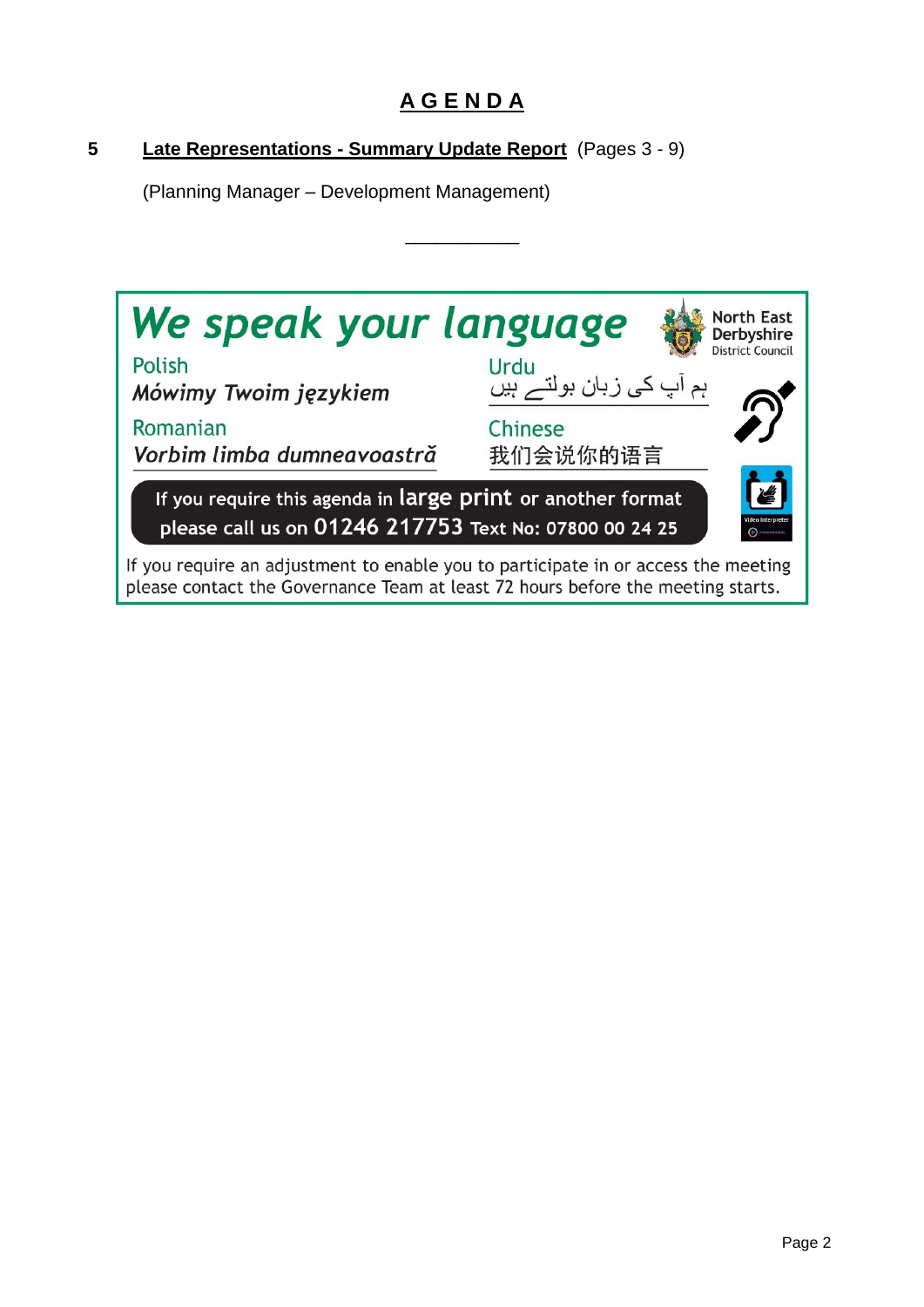Planning Committee 22.03.2022 Late Comments Report

# **Planning Committee 22nd March 2022**

# **SUMMARY OF LATE COMMENTS/REPORT UPDATE**

The aim of this report is to seek to avoid the need for lengthy verbal updates that Planning Officers have sometimes needed to provide in the past at the Planning Committee. In consultation with the Chair, it has been decided that on the evening before committee a summary of all the late comments/representations received so far will be emailed to the Committee Members by the Governance Team.

It is possible that verbal updates will still be required at the meeting as sometimes comments are received at the last minute or Officers may wish to amend their recommendations: however Officers will seek to keep verbal updates to a minimum.

At the meeting Officers will only refer briefly to any key points of the case in the summary that has been emailed, as well as providing the usual verbal update for any additional last minute items.

If Members have any queries about the comments or the application itself please feel free to contact the relevant case officer given beneath the title of each summary below.

**PARISH:** Ashover

**APPLICATION:** 21/01488/FL

**CASE OFFICER:** Graeme Cooper

**1. SOURCE OF COMMENTS:** Neighbour comments - Branson

**DATE RECEIVED:** 10 March 2022

#### **SUMMARY:**

We run a holiday accommodation business in the area and fully support this application as we believe it will greatly benefit the local area. Since Mr Perez bought Peak Edge Hotel, it appears to have gone from strength to strength and has become a fantastic venue for many. Increasing this stunning wedding venue further will only be positive and bring more tourism and custom to the area. The Red Lion restaurant at Peak Edge is somewhere we always highly recommend to our guests. This development will be a great addition to the area and we feel there is a demand for these facilities which in turn is likely to boost our business by having high quality spa facilities nearby. I believe this development will enhance interaction and support for many local businesses. Agenda Item 5<br>
Somments Report<br>
2022<br>
27 UPDATE<br>
Ethy verbal updates that<br>
ee past at the Planning<br>
bled that on the evening<br>
meeting as sometimes<br>
y wish to amend their<br>
updates to a minimum.<br>
Dints of the case in the<br>
al

# **OFFICER COMMENTS:**

These comments raise no new material considerations that are not already covered in the report to members.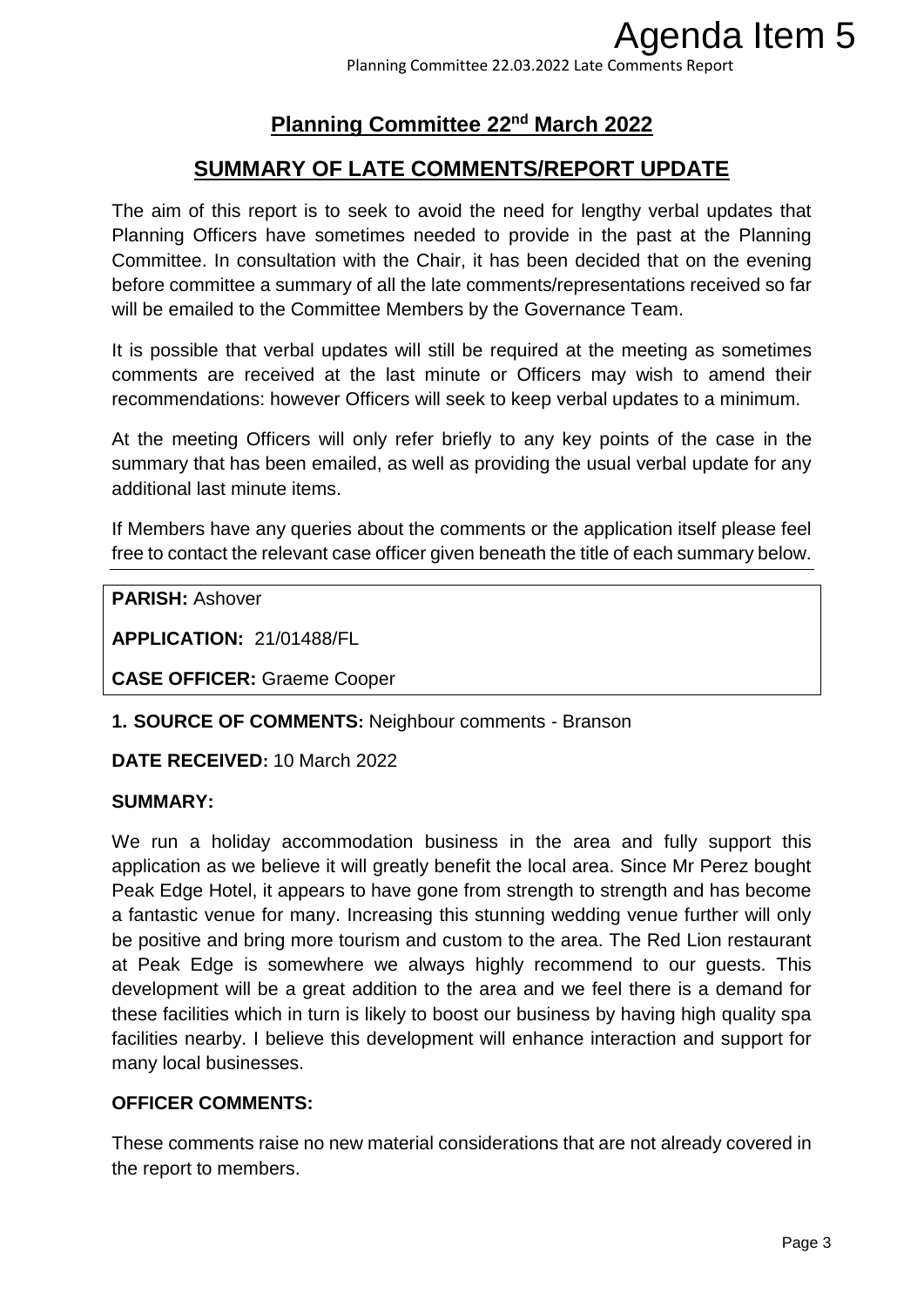# **2. SOURCE OF COMMENTS:** Applicant

#### **DATE RECEIVED:** 9 March 2022

#### **SUMMARY:**

The applicant requested that condition 15 be amended.

### **OFFICER COMMENTS:**

Officers have asked Derbyshire Wildlife Trust (DWT) to review this request and provide comments. DWT response considered below.

# **3. SOURCE OF COMMENTS:** Derbyshire Wildlife Trust

# **DATE RECEIVED:** 15 March 2022

#### **SUMMARY:**

Derbyshire Wildlife Trust reviewed the request to amend the wording of condition 15 and it has been agreed that it can be amended as follows:

*Condition 15) Before any works are carried out outside the managed hotel grounds, an updated grassland survey of land outside the managed hotel grounds currently classified as 'other neutral grassland' shall be undertaken between May and August, after a period without livestock grazing. The biodiversity metric shall be updated as necessary if the grassland type or condition requires amending based on the survey results. The proposed habitat creation and enhancement scheme shall subsequently be amended as required to ensure a net gain is achieved and the final proposals (if amended) shall be submitted in the form of an updated Biodiversity Net Gain Assessment to the LPA for approval in writing. The development shall be carried out in accordance with the approved Biodiversity Net Gain Assessment, and the on-site habitat creation and enhancement shall be provided in accordance with the details in the Assessment and within a timetable that shall form part of the information submitted in the updated Landscape and Ecological Management Plan. The approved enhancements shall be retained as such thereafter.* 

# **OFFICER COMMENTS:**

Condition 15 should be amended in line with the revised wording above.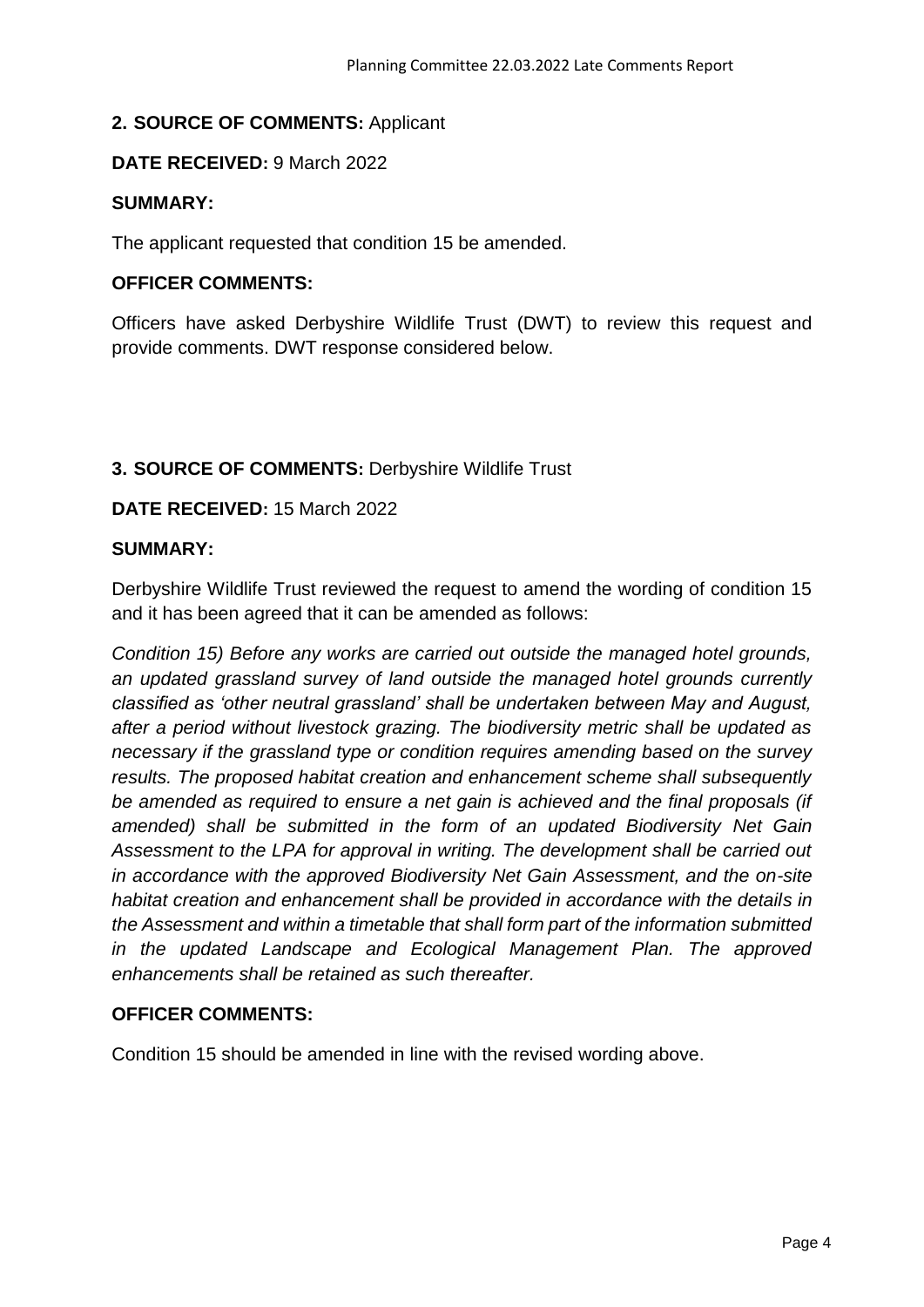# **4. SOURCE OF COMMENTS:** Ashover Parish Council

#### **DATE RECEIVED:** 16 March 2022

#### **SUMMARY:**

No further comments were made to those previously submitted, however, a question was raised as to what was proposed for the Section 106 monies? Please would you advise?

#### **OFFICER COMMENTS:**

Officers have responded to the Parish Council to advise that no s106 contributions have been requested and an agreement is being sought with the developer to not continue with the extant holiday lodges permission, reference 15/00312/FL. The Parish Council raised no further comments.

#### **5. SOURCE OF COMMENTS:** Legal team

#### **DATE RECEIVED:** 16 March 2022

#### **SUMMARY:**

Officers in the Councils legal section have confirmed that a signed unilateral undertaking agreement has been received and can be completed if planning committee are minded to grant planning permission.

#### **OFFICER COMMENTS:**

Officers have no further comments to add.

#### **6. SOURCE OF COMMENTS:** Mr Latter (neighbour)

#### **DATE RECEIVED:** 21 March 2022

#### **SUMMARY:**

I accept that the amendments to the plans that have recently been submitted for this proposal have overcome some of the objections that I previously made to the scheme, but I still have a number of concerns.

We welcome the slight repositioning of the hotel extension and the movement of the second floor balconies from the eastern to the western elevations. However the first floor balconies and the ground floor terraces on the eastern side remain. While the visibility of our house and garden from these features will be reduced due to the slight repositioning of the extension the issue of noise and disturbance remains. The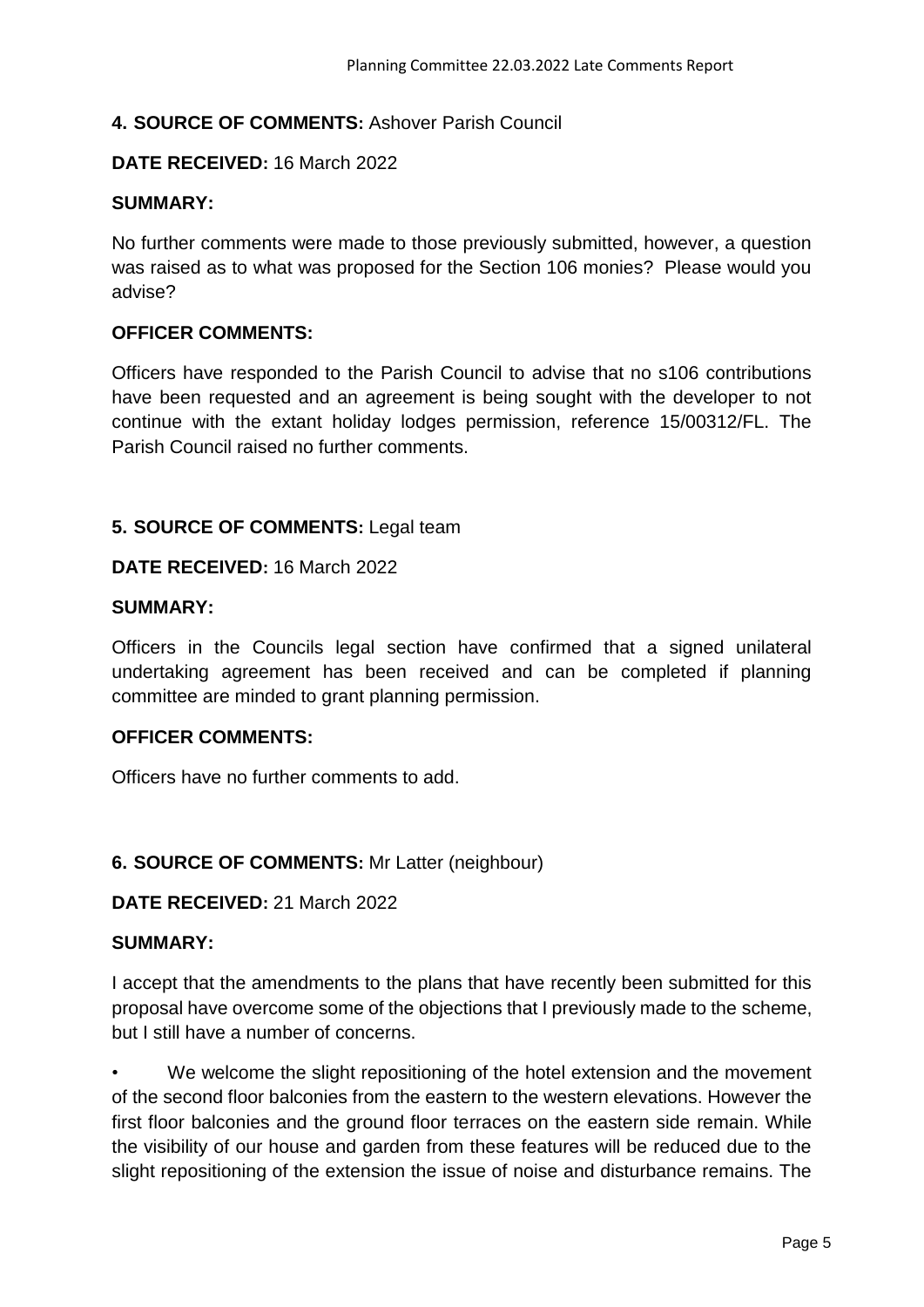use of these areas particularly late at night will result in noise which in an area with little background noise will be very disturbing. The amendments also do nothing to reduce the increased use of the site and the associated increased use of the car park which is close to our boundary.

• In dealing with a previous proposal for a detached garage with a room above at our property we were required to reduce the size of the building and to remove the proposed balcony in order to reduce any intrusion into the countryside. This judgement on balconies should be consistent between applications on adjoining sites.

• The size of the proposed mounds adjacent to the proposed wildlife pond appear to have increased in the revised drawings and there appear to be no restrictions to guests using this area (the western mound crosses the line of a proposed hedgerow which would limit its effectiveness). If guests are able to access this area the mounds would provide viewing platforms to overlook our property and result in a significant loss of privacy to us. We would like confirmation that this area will not be open to use by guests and that there will be robust boundary treatments to prevent access to this area by guests.

• The landscaping plan shows few details of the proposed landscaping. While we appreciate that it is proposed that a condition is attached to any planning permission granted requiring details of the landscaping it is very important to us that the landscaping details should incorporate mature planting. Due to the height of the proposed building any planting that is not mature will have little screening potential for us. It must also be noted that due to the height and exposed position of this site any planting struggles to become established with slow growth rates.

I would ask that you would take all these points into consideration when determining the application.

# **OFFICER COMMENTS:**

Officers consider that the amended scheme before members will not have an adverse impact on neighbouring residents. Officers note the comments above and would point out that the wildlife bunding and pond area is separated off by a native hedgerow from public amenity grassland and it is not considered to be a public space. The comments relating to landscape planting is noted and officers will seek, where necessary, heavy standard native tree planting. Finally comments relating to works at other properties is not material to the determination of this application and each case is taken on its own merits.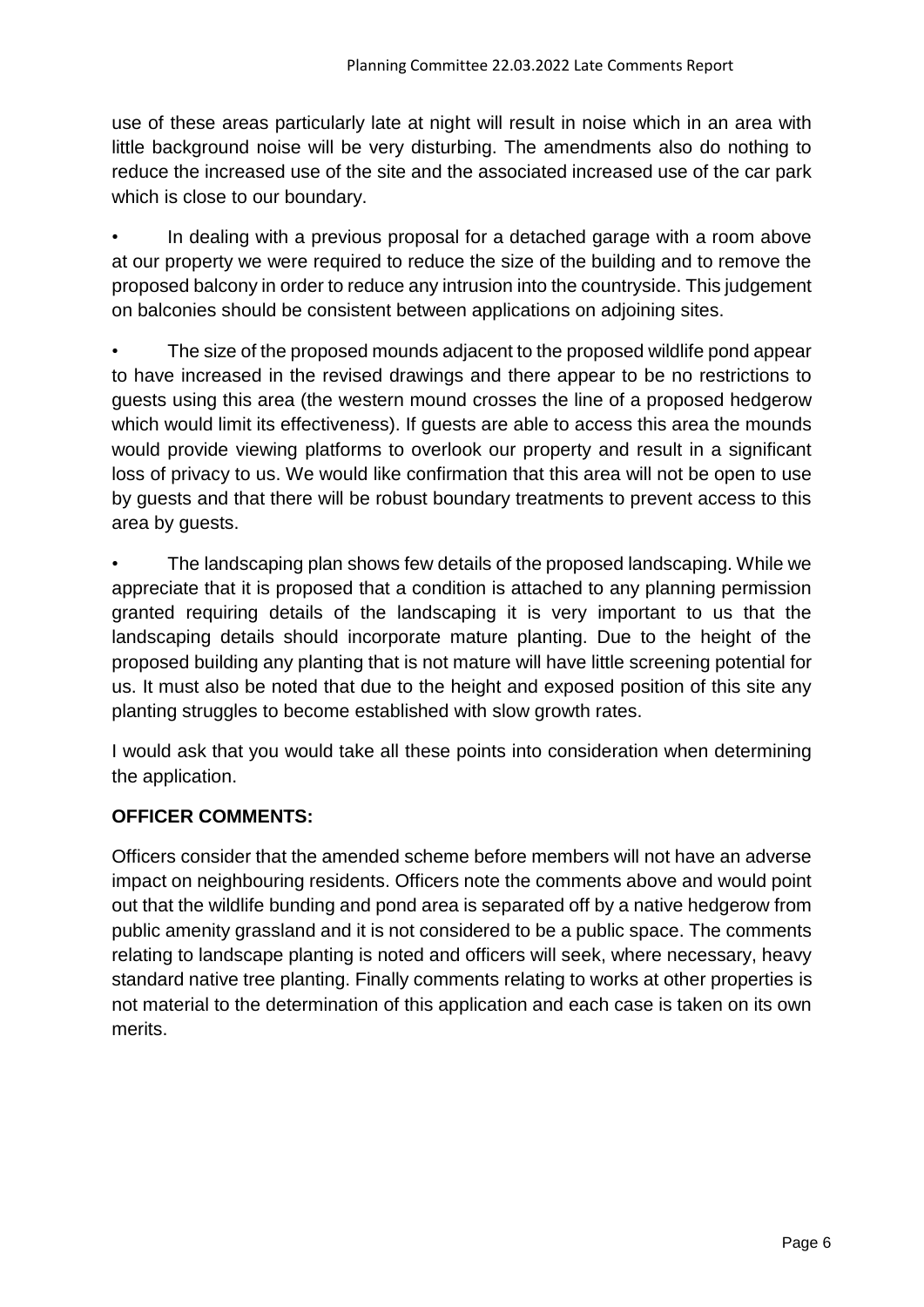# **7. SOURCE OF COMMENTS:** Historic England

# **DATE RECEIVED:** 21 March 2022

### **SUMMARY:**

The proposed development seeks to extend the existing hotel building to include 29 additional bedrooms and a spa suite, along with associated alterations to the adjacent landscape including the creation of a biodiversity area with a pond, bunds and planting. Should permission be granted, the proposed extension would be constructed instead of the previously permissioned scheme of twenty holiday lodges (Planning Ref: 15/00312/FL). The development boundary is approximately 150m from the nationally important Scheduled Monument of Stone Edge Smelt Mill.

#### Significance of the Smelt Mill

The significance of the Smelt Mill is outlined in our letter of 31 January 2022 and will not be reiterated here.

#### Impact on the Historic Environment

Whilst Historic England welcomes the submission of the Heritage Impact Assessment (Blue Willow Heritage, March 2022), we do not entirely agree with the conclusion 'that the proposed development will result in a neutral impact in terms of the setting of the scheduled monument'. We maintain our position that we believe the scheme to be out of scale with its surroundings and inappropriate in terms of layout and massing, none of which speak to the historic landscape context and significance of the scheduled monument. For context I will state that this is also the view we held of the consented scheme (15/00312/FL).

#### Historic Environment Policy

As set out in the National Planning Policy Framework paragraphs 189, 197, 200 and 202 all harm to designated heritage assets must be both clearly and convincingly justified and weighed against public (rather than private) benefits giving great weight to the conservation of the asset (which includes the contribution from setting to its significance).

#### Historic England's Position

Historic England has concerns regarding the proposed scheme in terms of its scale, layout and massing. We urge North East Derbyshire District Council to weigh the impacts on the significance of the historic environment against the public benefits of the scheme, as required in NPPF paragraph 202.

We also encourage you to seek the advice of Derbyshire County Council's Development Control Archaeologist and your authority's Conservation Officer, which should be implemented in full.

Should the development be granted permission Historic England encourages the Local Authority to enter into a legal agreement to ensure that the currently extant permission 15/00312/FL is not implemented.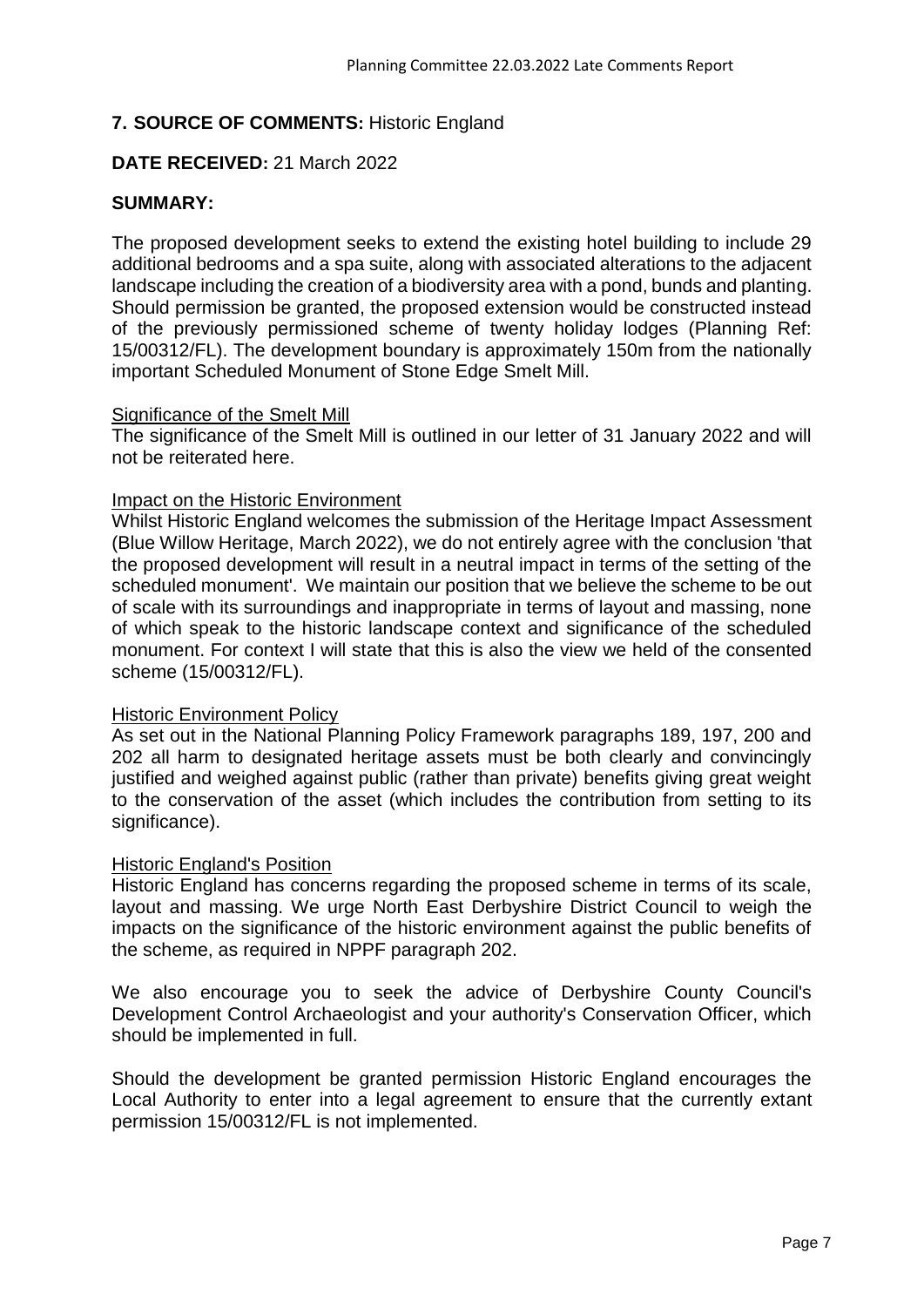#### Recommendation

Historic England has concerns regarding the application on heritage grounds. We consider that the issues and safeguards outlined in our advice need to be addressed in order for the application to meet the requirements of paragraphs 199 and 202 of the NPPF.

Your authority should take these representations into account and seek amendments, safeguards or further information as set out in our advice. If there are any material changes to the proposals, or you would like further advice, please contact us.

### **OFFICER COMMENTS:**

Officers note the comments of Historic England (HE). The comments of the Councils Conservation Officer and DCC Archaeologist have been sought and no objections have been raised to the proposed development, based on the applicant agreeing not to implement the 2015 planning permission for 20 holiday lodges. Officers therefore conclude that the public benefits of the scheme, weighed together with not continuing with the development of the holiday lodges permission outweighs the impact upon the significance on the historic environment in this location.

#### **8. SOURCE OF COMMENTS:** Applicant

#### **DATE RECEIVED:** 21 March 2022

#### **SUMMARY:**

The applicant and the whole design team wish to thank Principal Planning Officer, Graeme Cooper, for the efficient way he has processed this planning application and for the thorough Committee Report.

The Officer Report is clear that there are no significant issues that weigh against granting the proposed development. On each topic assessed by Officers the conclusion is that any impacts would be either neutral or positive.

At 7.64 it states we submitted the results of two parking surveys but there was a third undertaken and submitted, for an event in March. These surveys demonstrated that there is no existing parking problem.

The benefits to the economy of North East Derbyshire could have been more clearly set out in the conclusion/planning balance of the report. The proposed development would deliver 49 full time equivalent jobs. These would be additional jobs for North East Derbyshire and the applicant already works with Chesterfield College to give local applicants opportunities through their apprenticeship schemes. Both hospitality and beauty students will be offered significant opportunities at the site.

The scheme would deliver high quality bedroom accommodation and a bespoke spa facility. This will be an asset to the whole area, and following a meeting with an AA Inspector the applicant has already had an indication that the extended Peak Edge